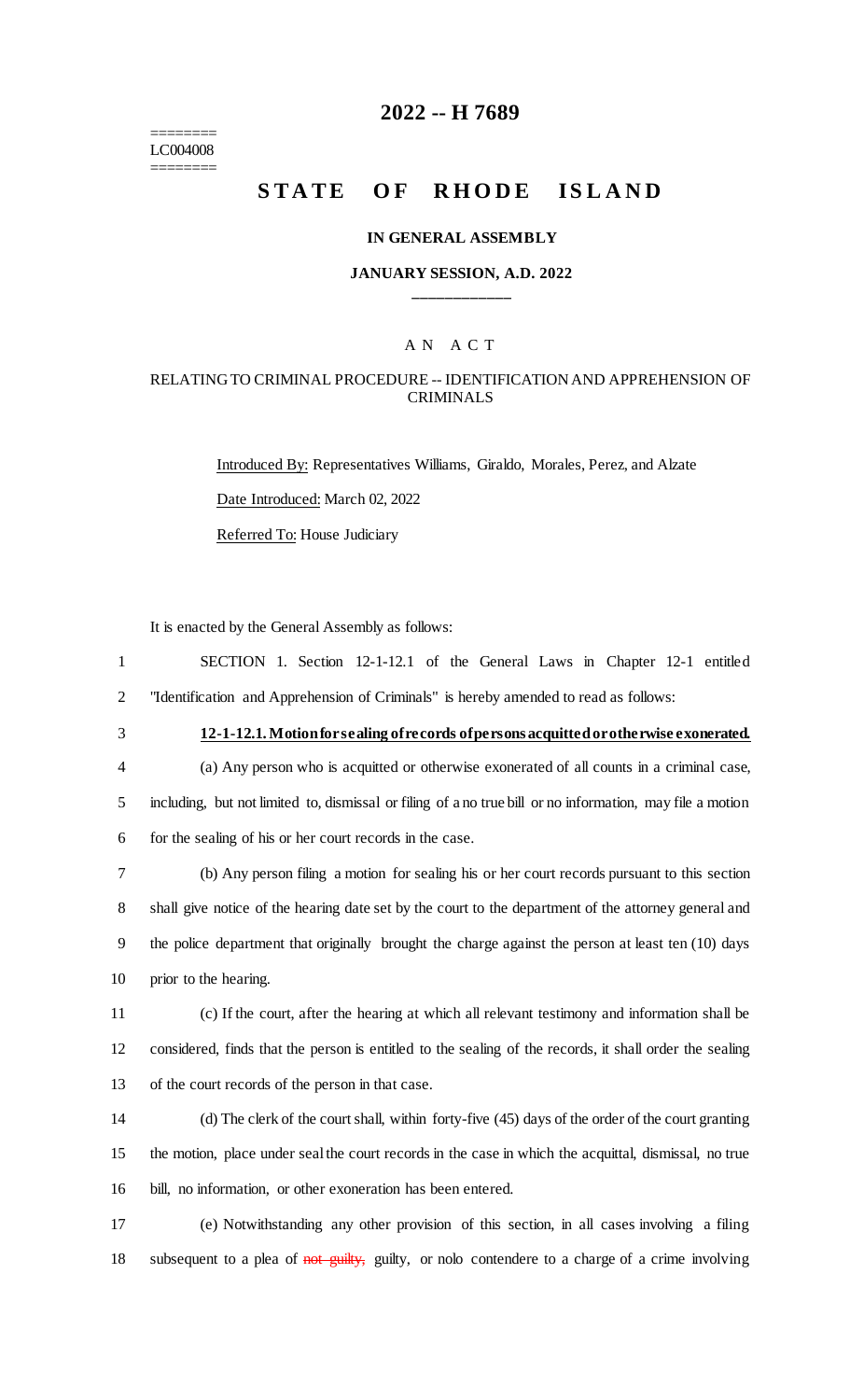domestic violence, the court having jurisdiction over the case shall retain the records of the case for a period of three (3) years from the date of filing. The records shall not be expunged or sealed for a period of three (3) years from the date of the filing.

 (f) The defendant shall be advised at the hearing that any and all bail money relating to a 5 case that remains on deposit and  $\frac{1}{2}$  if not claimed at the time of within forty-eight (48) hours from 6 the time of the sealing shall be escheated to the state's general treasury in accordance with chapter 12 of title 8.

 SECTION 2. Sections 12-1.3-2, 12-1.3-3 and 12-1.3-4 of the General Laws in Chapter 12- 1.3 entitled "Expungement of Criminal Records" are hereby amended to read as follows:

## **12-1.3-2. Motion for expungement.**

 (a) Any person who is a first offender may file a motion for the expungement of all records and records of conviction for a felony or misdemeanor by filing a motion in the court in which the conviction took place; provided, that no person who has been convicted of a crime of violence shall 14 have his or her records and records of related to that conviction expunged; and provided, that all outstanding court-imposed or court-related fees, fines, costs, assessments, charges, and/or any other monetary obligations have been paid, unless such amounts are reduced or waived by order of the court.

 (b) Notwithstanding § 12-1.3-1(3) ("first offender"), any person who has been convicted of more than one misdemeanor, but fewer than six (6) misdemeanors, and has not been convicted 20 of a felony offense constituting a crime of violence may file a motion for the expungement of any or all of those misdemeanors by filing a motion in the court in which the convictions took place; provided that convictions for offenses under chapter 29 of title 12, § 31-27-2 or § 31-27-2.1 are not 23 eligible for and may not be expunged under this subsection; provided, however, that convictions for offenses under chapter 29 of title 12 or §§ 31-27-2 or 31-27-2.1 shall not be counted toward the 25 number of relevant convictions under this subsection and further, provided, that any person with 26 only one conviction under chapter 29 of title 12 or §§ 31-27-2 or 31-27-2.1 shall be eligible to have their records expunged for those offenses five (5) years after the conviction occurs and any person with no more than two (2) convictions for those offenses shall be eligible to have those records expunged ten (10) years after those convictions occur if they have not otherwise been arrested or convicted for any other offense subsequent to the last conviction. (c) Subject to subsection (a), a person may file a motion for the expungement of records

32 relating to a misdemeanor conviction after  $\frac{five(5)}{1}$  three (3) years from the date of the completion of his or her sentence.

(d) Subject to subsection (a), a person may file a motion for the expungement of records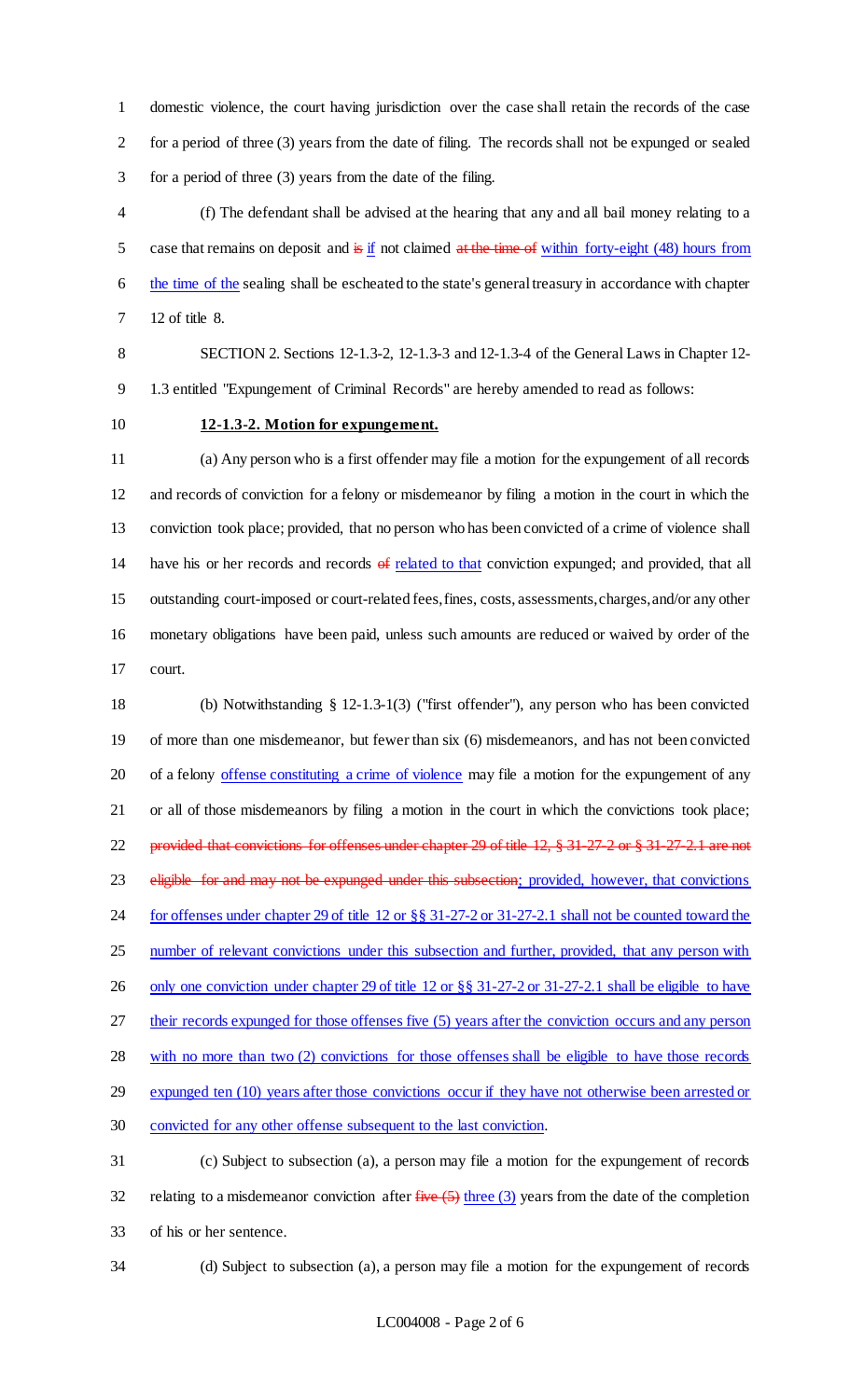1 relating to a felony conviction after  $\frac{\tan(10)}{\tan(10)}$  three and one half (3.5) years from the date of the completion of his or her sentence. Notwithstanding § 12-1.3-1(3) ("first offender"), any person who has been convicted of more than one felony, but fewer than six (6) felonies, and has not been convicted of a felony offense constituting a crime of violence, may file a motion for the expungement of any or all of those felonies by filing a motion in the court in which the convictions took place; provided, that convictions for felony offenses under chapter 29 of title 12, § 31-27-2 or § 31-27-2.1 are not eligible for and may not be expunged under this subsection. (f) Subject to subsection (b) of this section, a person may file a motion for the expungement

9 of records relating to misdemeanor convictions after  $\frac{\tan(10)}{\tan(10)}$  three and one half (3.5) years from 10 the date of the completion of their last sentence. Further subject to subsection (d) of this section, a person may file a motion for the expungement of records relating to felony convictions after ten

(10) years from the date of the completion of their last sentence.

 (g) Notwithstanding the provisions of subsections (a) through (f) of this section, a person may file a motion for the expungement of records related to an offense that has been decriminalized subsequent to the date of their conviction, after which the court will hold a hearing on the motion in the court in which the original conviction took place. The court shall expunge any records of conviction for any offense that has been decriminalized.

### **12-1.3-3. Motion for expungement -- Notice -- Hearing -- Criteria for granting.**

 (a) Any person filing a motion for expungement of the records of his or her conviction pursuant to § 12-1.3-2 shall give notice of the hearing date set by the court to the department of the attorney general and the police department that originally brought the charge against the person at least ten (10) days prior to that date.

 (b) The court, after the hearing at which all relevant testimony and information shall be 24 considered, may, in its discretion, shall order the expungement of the records of conviction of the person filing the motion if it finds:

26 (1)(i) That in the  $five (5)$  three (3) years preceding the filing of the motion, if the conviction 27 was for a misdemeanor, or in the ten  $(10)$  five (5) years preceding the filing of the motion, if the conviction was for a felony, the petitioner has not been convicted nor arrested for any felony or misdemeanor; there are no criminal proceedings pending against the person; that the person does not owe any outstanding court-imposed or court-related fees, fines, costs, assessments, or charges, unless such amounts are reduced or waived by order of the court, and he or she has exhibited good moral character;

 (ii) That after a hearing held under the provisions of § 12-19-19(c), the court finds that the person has complied with all of the terms and conditions of the deferral agreement including, but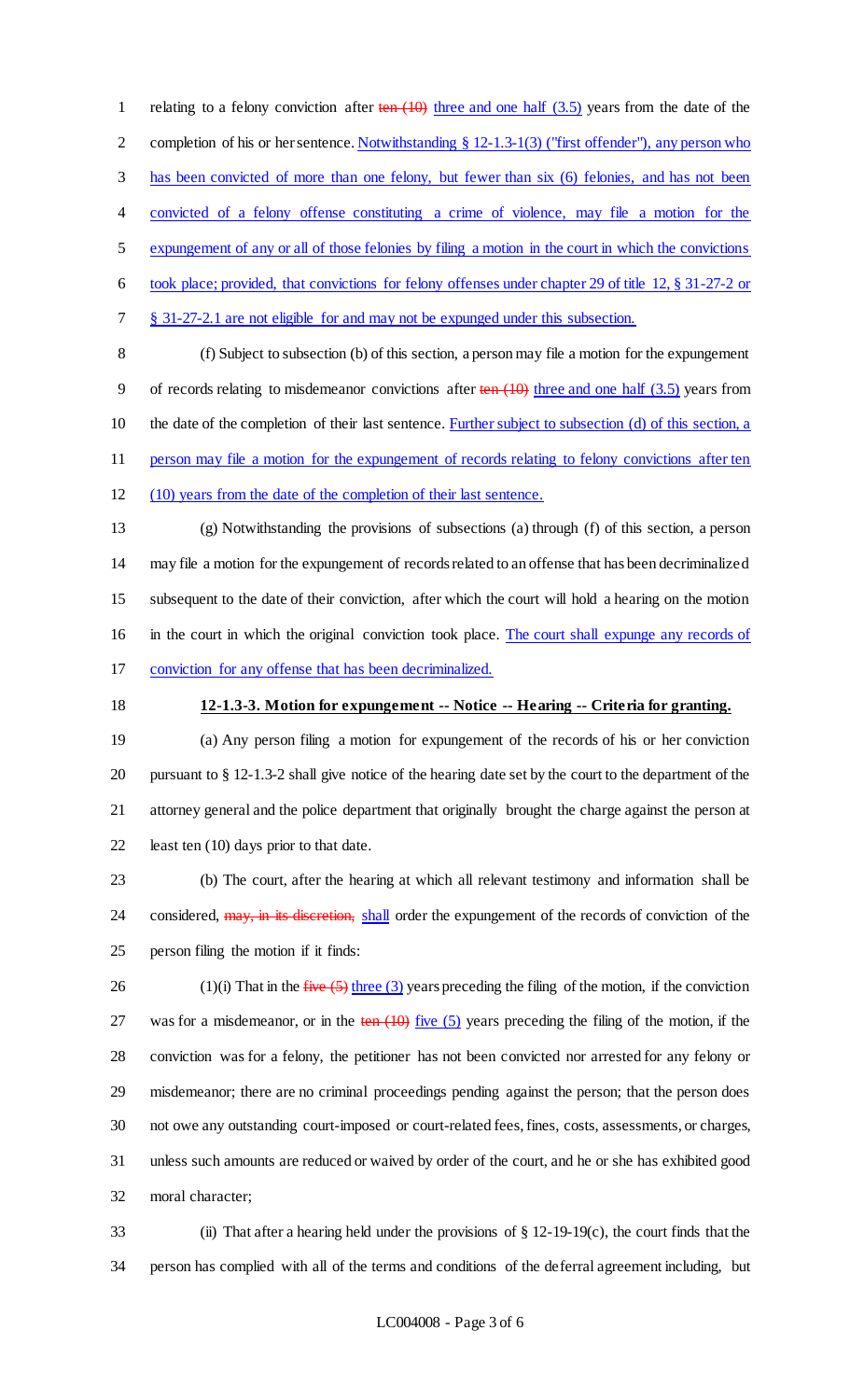not limited to, the payment in full of any court-ordered fines, fees, costs, assessments, and restitution to victims of crimes; there are no criminal proceedings pending against the person; and 3 he or she has established good moral character. Provided, that no person who has been convicted 4 of a crime of violence shall have their records relating to a deferred sentence expunged; or

5 (iii) Subject only to §§ 12-1.3-2(b) and (f), that in the ten (10) three (3) years preceding the 6 filing of the motion, if the convictions were for multiple misdemeanors,  $or \tan(10)$  years if the convictions were for multiple felonies, the petitioner has not been convicted nor arrested for any felony or misdemeanor; there are no criminal proceedings pending against the person; and they have exhibited good moral character; and, provided, subject to § 12-1.3-2 (b), (d) and (f), that convictions for offenses under chapter 29 of title 12, § 31-27-2 or § 31-27-2.1 are not eligible and may not be expunged under this subsection.

 (2) That the petitioner's rehabilitation has been attained to the court's satisfaction and the expungement of the records of his or her conviction is consistent with the public interest.

 (c) If the court grants the motion, it shall, after payment by the petitioner of a one hundred dollar (\$100) fee to be paid to the court, order all records and records of conviction relating to the conviction expunged and all index and other references to it removed from public inspection. A copy of the order of the court shall be sent to any law enforcement agency and other agency known by either the petitioner, the department of the attorney general, or the court to have possession of 19 the record including, but not limited to, the department of probation and parole. Compliance with the order shall be according to the terms specified by the court.

 (d) The defendant shall be advised at the hearing that any and all bail money relating to a case that remains on deposit and is not claimed at the time of expungement shall be escheated to the state's general treasury in accordance with chapter 12 of title 8.

 (e) In cases of expungement sought pursuant to § 12-1.3-2(g), the court shall, after a hearing at which it finds that all conditions of the original criminal sentence have been completed, and any and all fines, fees, and costs related to the conviction have been paid in full, order the expungement without cost to the petitioner. At the hearing, the court may require the petitioner to demonstrate that the prior criminal conviction would qualify as a decriminalized offense under current law. The demonstration may include, but is not limited to, an affidavit signed by the petitioner attesting to the fact that the prior conviction qualifies as a decriminalized offense under current Rhode Island law.

# **12-1.3-4. Effect of expungement of records -- Access to expunged records -- Wrongful disclosure.**

(a) Any person having his or her record expunged shall be released from all penalties and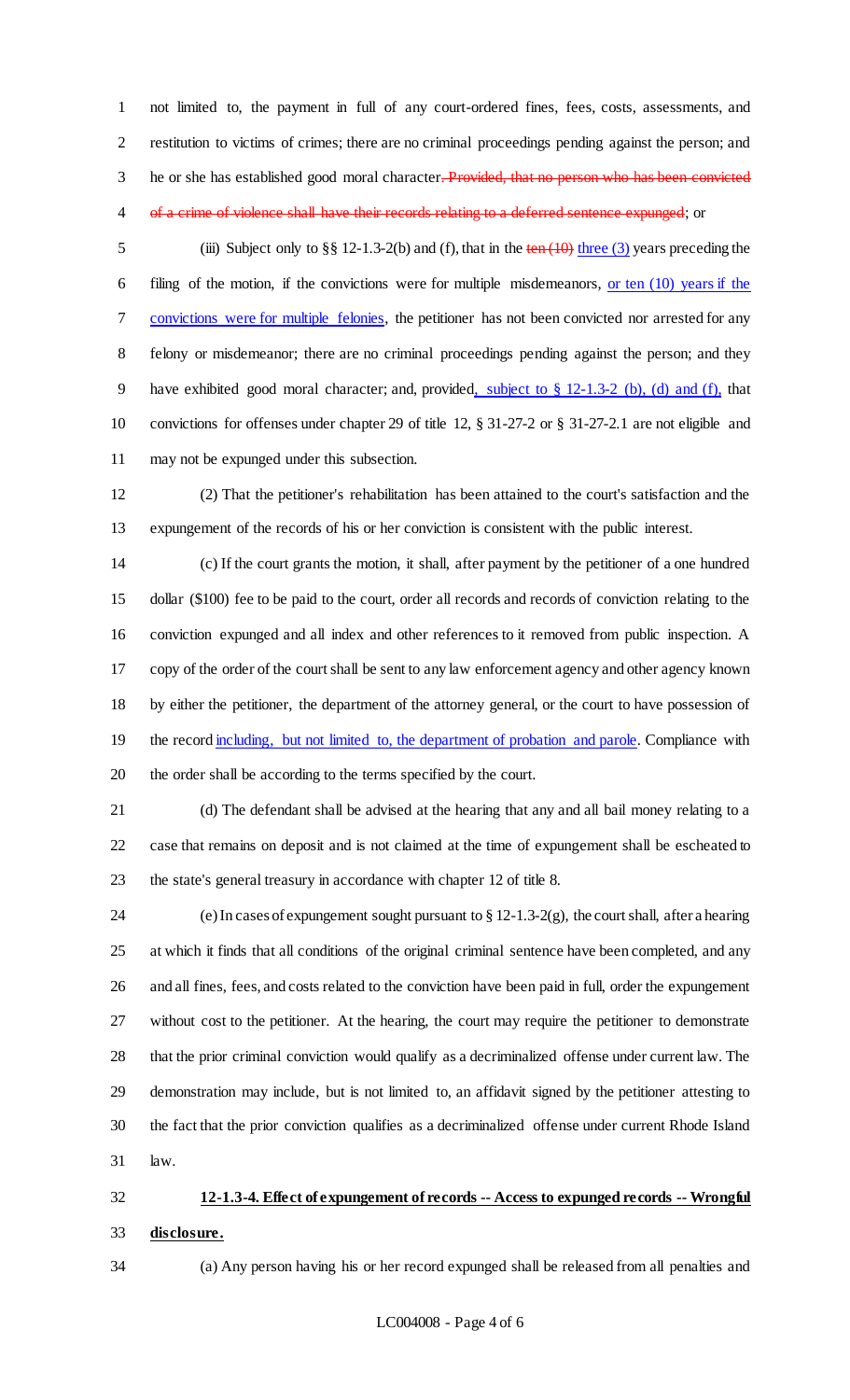1 disabilities resulting from the crime of which he or she had been convicted, except, upon conviction 2 of any subsequent crime, the expunged conviction may be considered as a prior conviction in determining the sentence to be imposed.

 (b) In any application for employment, license, or other civil right or privilege, or any appearance as a witness, a person whose conviction of a crime has been expunged pursuant to this chapter may state that he or she has never been convicted of the crime; provided, that if the person is an applicant for a law enforcement agency position, for admission to the bar of any court, an 8 applicant for a teaching certificate, under chapter 11 of title 16, a coaching certificate under § 16- 11.1-1, or the operator or employee of an early childhood education facility pursuant to chapter 48.1 of title 16, the person shall disclose the fact of a conviction.

 (c) Whenever the records of any conviction and/or probation of an individual for the commission of a crime have been expunged under the provisions of this chapter, any custodian of the records of conviction relating to that crime shall not disclose the existence of the records upon inquiry from any source unless the inquiry is that of the individual whose record was expunged, 15 that of a sentencing court following the conviction of the individual for the commission of a crime, or that of a bar admission, character and fitness, or disciplinary committee, board, or agency, or court which is considering a bar admission, character and fitness, or disciplinary matter, or that of the commissioner of elementary and secondary education, or that of any law enforcement agency when the nature and character of the offense with which an individual is to be charged would be affected by virtue of the person having been previously convicted of the same offense.

 (d) The custodian of any records which have been expunged pursuant to the provisions of this chapter shall only release or allow access to those records for the purposes specified in subsections (b) or (c) of this section or by order of a court. Any agency and/or person who willfully refuses to carry out the expungement of the records of conviction pursuant to § 12-1.3-2, or this section or willfully releases or willfully allows access to records of conviction, knowing them to have been expunged, shall be civilly liable.

SECTION 3. This act shall take effect upon passage.

### ======== LC004008 ========